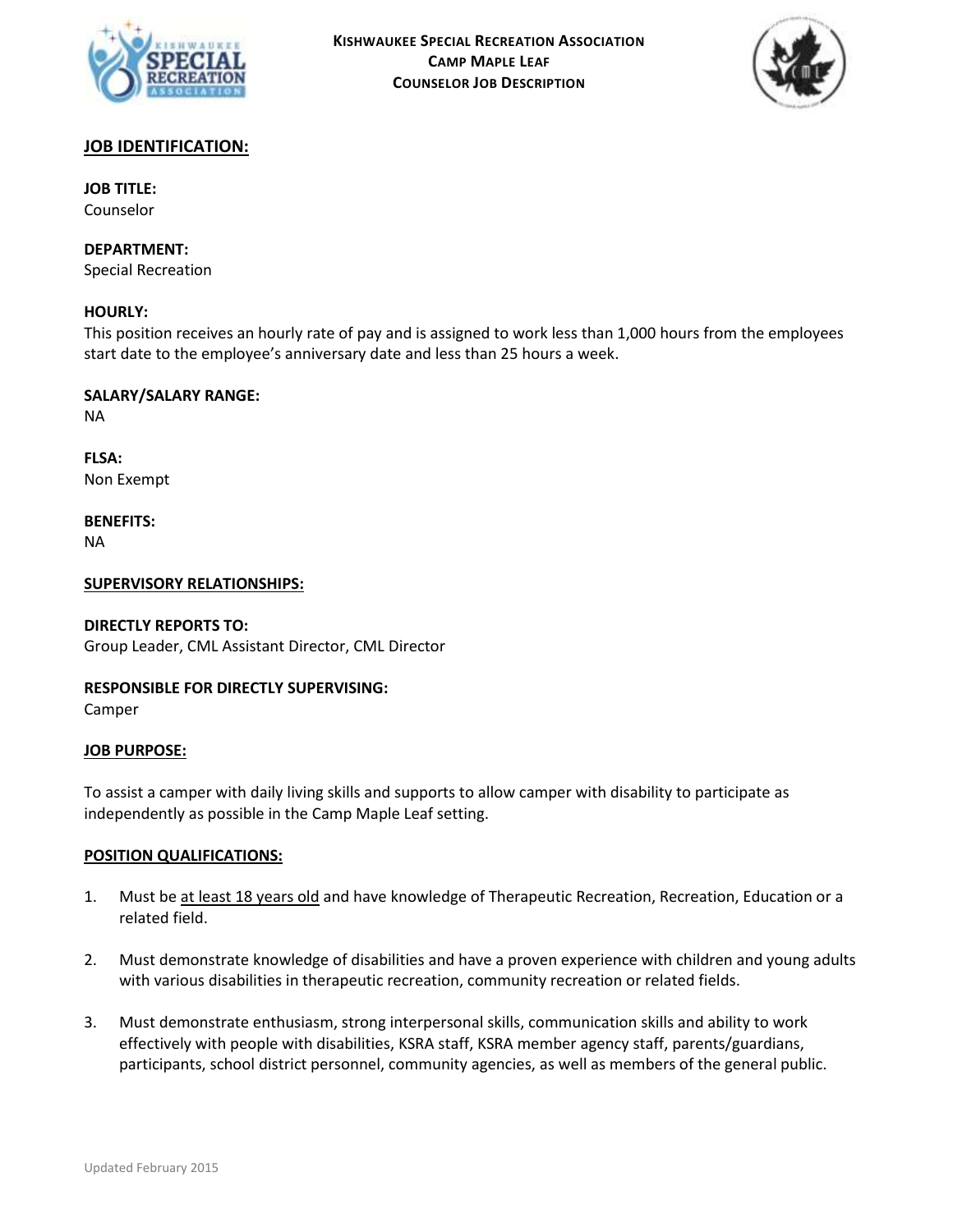



- 4. Must have good organizational skills and demonstrate the ability to work independent and solve simple to moderately complex problems.
- 5. Must demonstrate dependability, promptness and punctuality.
- 6. Be a team leader, promoting group cohesiveness.
- 7. Be safety conscious.
- 8. Ability to engage in activities requiring physical exertion. Ability to perform required duties under stressful situations without supervision.
- 9. Successful completion of a criminal background check.

## **ESSENTIAL DUTIES & RESPONSIBILITIES:**

- 1. Attend orientation prior to the start of camp.
- 2. Be familiar and aware of the needs of assigned camper.
- 3. Be prepared to meet the needs of assigned camper (examples: sensory needs, bathroom needs, medications…)
- 4. Arrive at campsite 30 minutes prior to camp starting and remain until camp is secure as determined by Camp Director.
- 5. Keep all personal camp and camper information confidential.
- 6. Responsible for the safety of assigned camper at all times.
- 7. Assist with the daily sign in and out sheet by person dropping off and picking up camper.
- 8. Implement behavior plans or sensory breaks that are set up for camper by Camp Directors and Group Leaders.
- 9. Always keep Group Leader, Assistant Director and Director aware of any needs or concerns the assigned camper is having.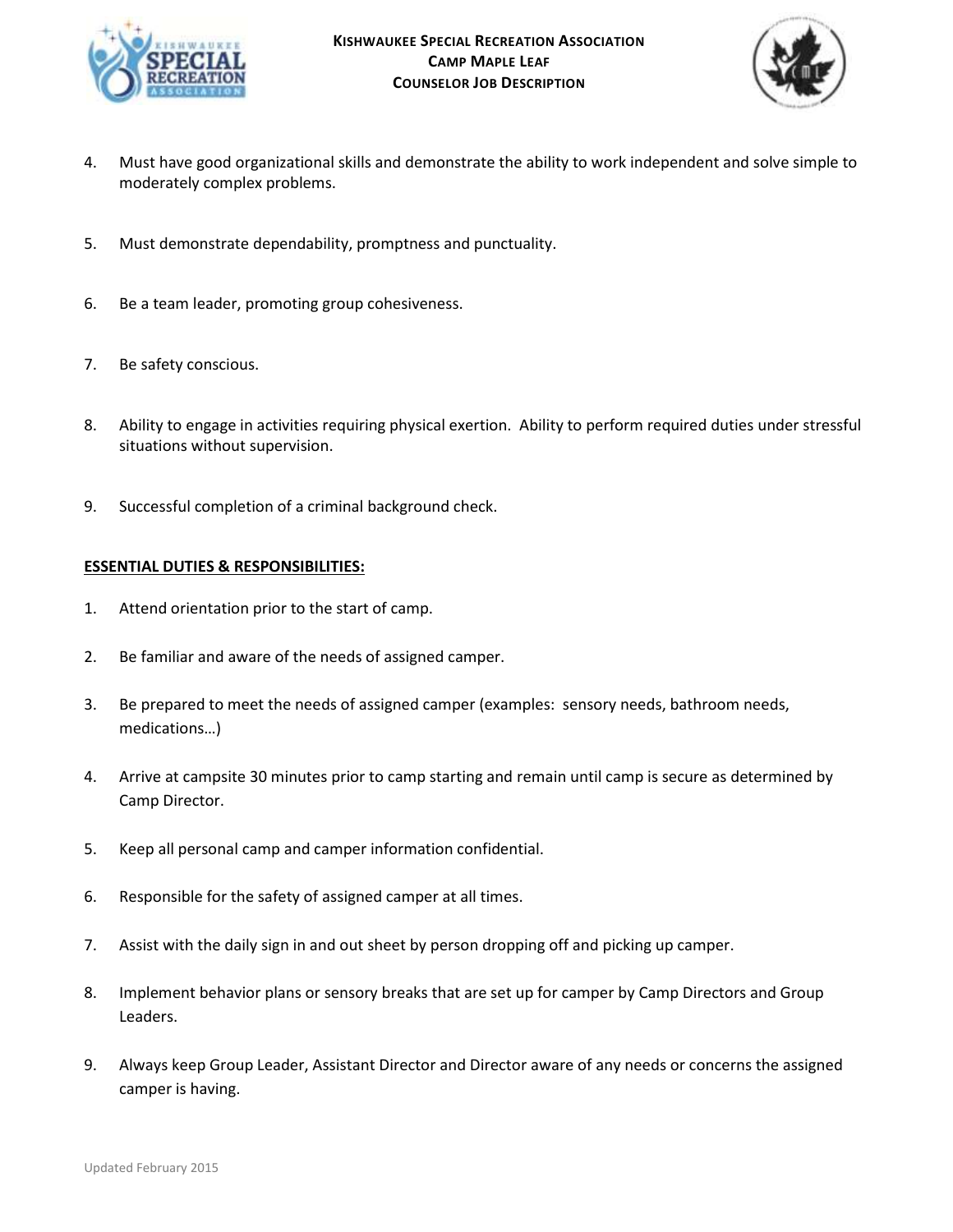



- 10. Assist camper in engaging in lessons and activities planned for group camper is assigned to.
- 11. Assist with rainy day back up plan schedule for those unforeseen rain days.
- 12. During an emergency maintain safety for your camper.
- 13. Assist with camper participating in all camp activities assigned by Camp Director or Assistant Director.
- 14. During daily swimming, must have suit on and actively participating in water with camper.
- 15. Responsible for assisting camper with changing and bathroom issues.
- 16. Attend all staff meetings scheduled or emergency.
- 17. Cooperates and assists in the investigation of accidents.
- 18. In the absence of Group Leader, immediately report all accidents and unsafe conditions to Camp Assistant Director or Director.
- 19. Must supervise camper when walking to the bowling alley or other prearranged walks away from camp location. \*ALWAYS HAVE CAMPER IN YOUR SIGHT!\*
- 20. Expected to report all incidents to Camp Director according to the KSRA Employee-Conduct Warning and Dismissal policy.
- 21. Assist with the motivation of camper and remain enthusiastic throughout the 7 weeks of Camp Maple Leaf.
- 22. Assist camper with safely participating in field trips and enforce the KSRA Camp Maple Leaf Trip Policy.
- 23. Responsible for proper use of all equipment and returning it to its proper storage space.
- 24. Maintain a safe and secure camp environment and experience for camper.
- 25. Complete final camp evaluations and recommendations.
- 26. Strive to make Camp Maple Leaf a rewarding experience for the campers as well as yourself.
- 27. Provide physical and emotional support to both children and young adults with limitations when working and participating in activities requiring assistance.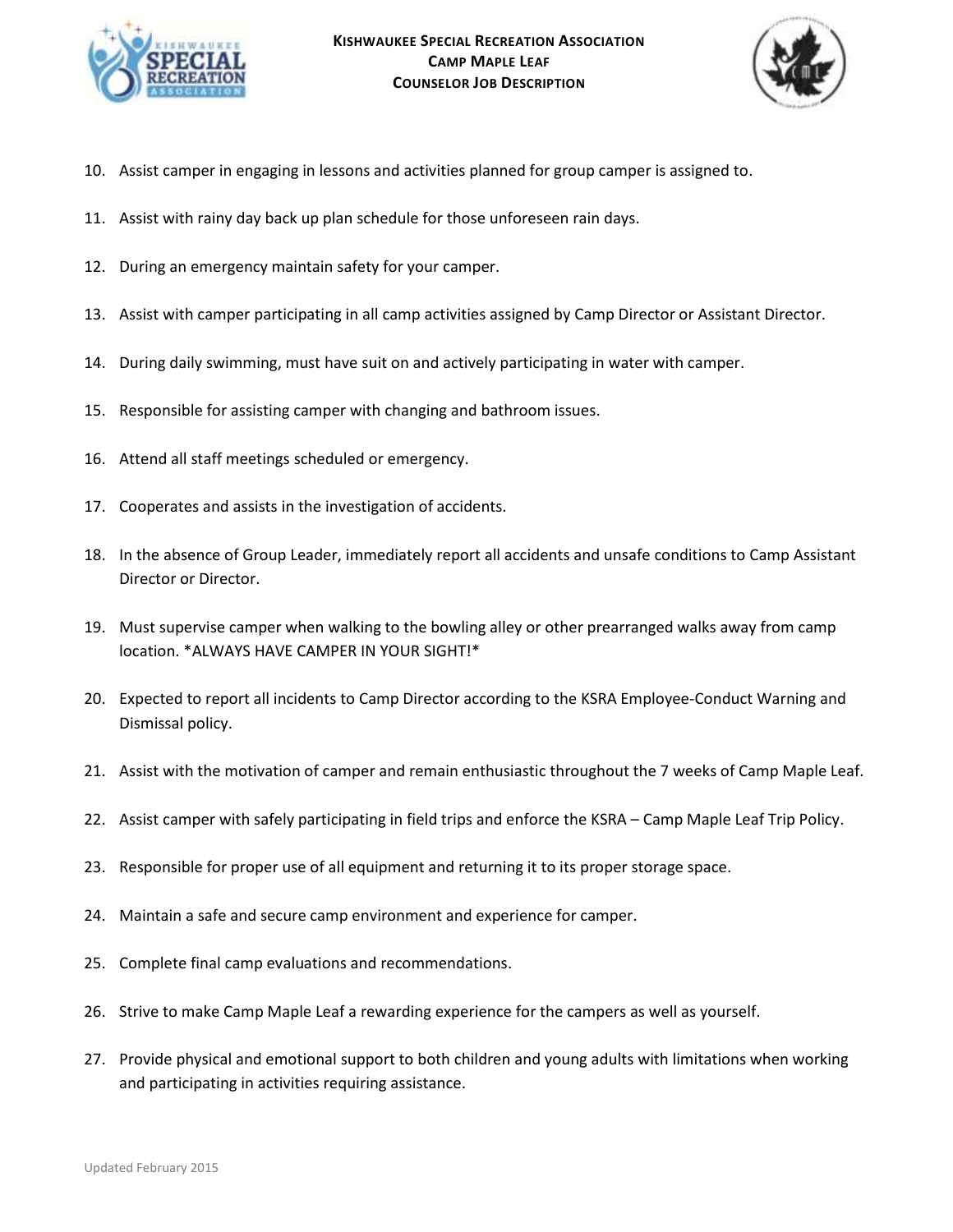



- 28. Must be able to work efficiently and effectively under pressure; such as deadlines and emergencies.
- 29. Maintains a working knowledge of all general and departmental-specific safety rules.
- 30. Treat public complaints and concerns with the utmost attention. Is courteous in all cases. Reports all issues to Camp Director.
- 31. Perform other duties related to the Camp Maple Leaf Counselor when necessary, or duties in the best interest of KSRA when requested by the Camp Director or Assistant Director.

## **COMPETENCIES:**

## **COLLABORATION:**

Promotes and supports work teams and groups

## **RELIABILITY:**

Performs responsibilities dependably and accurately, fulfills promised actions

### **RESPONSIVENESS:**

Focuses on the camper, willingly helps others and provides prompt service

### **ASSURANCE:**

Conveys trusts and inspires confidence

### **EMPATHY:**

Deals with individuals, appreciates their differences, handles emotions and shows compassion for others

## **SELF CONFIDENCE:** Recognizes the contributions of others and is conscious of own ability

**INTITIATIVE:** Begins and follows through energetically with plans and tasks

## **COMMUNICATION:**

Shares information, listens to what others are saying

### **ADAPTABILITY:**

Makes decisions and solves complex problems